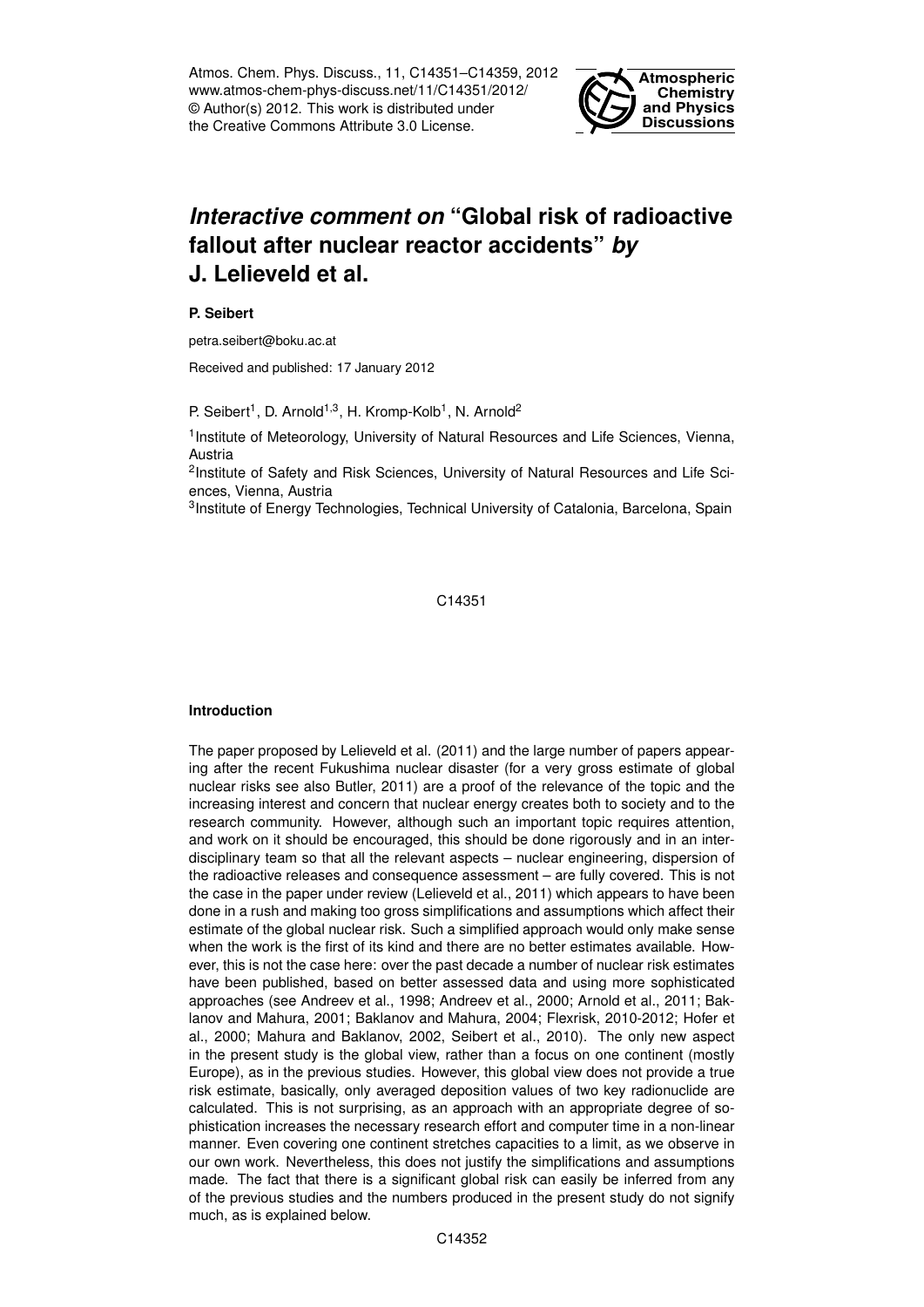#### **Major problems of the approach of Lelieveld et al.**

One of the main points under dispute is the statement that the *"duration of the emission is not decisive for these calculations"*. It would be nice if it were like this, however, due to the nonlinear nature of the relationship between release and risk it is not. Deposition patterns from a continuous, long-term release correspond to wind and precipitation climatologies, whereas the deposition pattern from a release at a given time depends on the weather situation at that time. As many meteorological conditions are sampled in the climatological approach, the resulting deposition patterns will be rather smooth and cover wide areas with relatively low concentration or deposition values. In contrast, a single event will lead to the contamination of defined downwind areas and, for deposition, mainly those where precipitation occurred. Deposition events from point source releases with short duration (hours to a few days at most) are extremely episodic. This means that there will be relatively small but, at least in many cases, heavily contaminated areas. If exceedance of a threshold is adopted as a damage parameter in the risk analysis (which makes sense), this damage parameter is a nonlinear function of contamination. Thus, it makes a big difference whether the damage for each event is calculated and then the frequency distribution is analysed, or whether a mean contamination is calculated and then an attempt is made to infer the damage from this mean. We have studied the degree of nonlinearity explicitly (Seibert et al., 2004). For the areas where the actual concentration / deposition is close to the threshold value applied, the nonlinearity is strong. Especially in a global study, for each NPP there will be regions where this condition is met. It is therefore well possible that, e.g., the population of a major city is contaminated beyond any acceptable limit due to the release of one power plant over just one hour with unfavourable meteorological conditions, while the mean contamination (as determined by a continuous release as in this paper) is below the threshold and signifies no risk for this city. This is a basic flaw that cannot be redressed by more explicit wording of the paper. Unfortunately this simplification makes it impossible to interpret the results of the study in terms of risk.

C14353

Another unnecessary simplification leading to erroneous results is the application of the Chernobyl source term to all nuclear power plants. Typically, reactor accidents are characterised by the fractions of the inventory released to the environment, and for so-called large releases this fraction for caesium and iodine is typically on the order of 1 to 10%. Applying the Chernobyl fractions to all reactors would be a much better first approximation than applying the Chernobyl source term in Bq, though even this would be a debatable approach. As it is, the emitted Bq quantities assumed by the authors might even exceed the total reactor inventory for small nuclear plants. More advanced studies take individual source terms into account (e.g. flexRISK).

The statement that *"there is little information besides Chernobyl about the release . . . of radionuclides from a catastrophic accident"* is not correct. The investigation of severe accidents, including estimates of activities released into the environment based on numerical modelling of the accident progression in the plant, is a whole field of science and engineering and calculation of possible releases is a requirement for nuclear power plants. Admittedly, results of such analyses are often classified, but publicly accessible severe accident source terms do exist (Landman, 2007; NUREG, 1997; SSK, 2003; USNRC, 2008). All the routine accident modelling systems used by governmental catastrophy management units, such as RODOS (Realtime Online Decision Support System for nuclear emergency management, see http://www.rodos.fzk.de/rodos.html) are based on such source terms.

One wonders how it is possible to estimate fractions deposited within a 50 km circle from the source with a Eulerian model at 1.1 degree grid resolution. Results from the point-source release will also be severely influenced by numerical diffusion, leading to considerable underestimation of areas with heavy contamination.

The authors do not specify the details of the Chernobyl release assumed for their initial test calculation, i.e. its temporal and vertical distribution. If they have released the activity in the lowest 60 m as they did for the main calculations, that would be far from reality and make a substantial difference for contamination levels.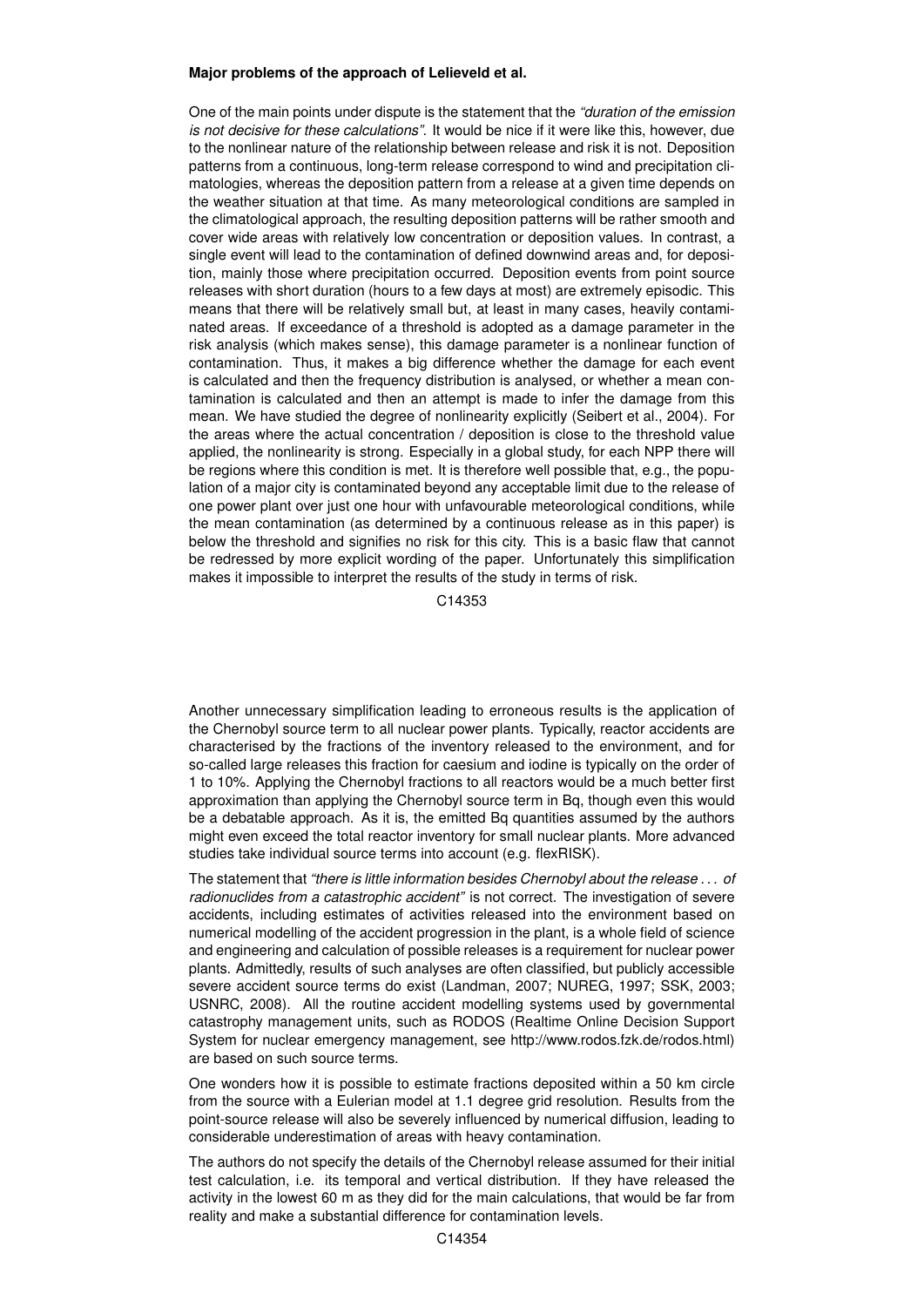Deriving an empirical probability of a rare event, such as a large radioactivity release from a nuclear power plant, from two or four instances (Tschernobyl and Fukushima) cannot give statistically reliable estimates of large release frequencies, although we may use this experience to question the large release frequencies from probabilistic safety analyses, as the authors in a way do. Assigning the same probability for a large release to all reactors is a problematic (over)simplification.

## **Some minor remarks**

- The authors have obviously simulated one year, and tracked a continuous release from each reactor starting at the beginning of the simulation. This is not a consistent approach as some material released towards the end of the simulation period will still remain airborne when the simulation was terminated so that not all release periods will have the same weight in the result.
- Hot particles were observed everywhere not only in 30 km zone around Chernobyl; they were even registred in the USA
- $\cdot$  Not all iodine is present as  $\frac{1}{2}$  gas.
- The authors do not distinguish between core damage or melt on one hand and large release to the environment on the other hand (for example, the Three Mile Island accident had core melt but not a large release except for noble gases).
- The Chernobyl disaster was not triggered by a typical core melt accident but rather by a strong power excursion, leading to a strong explosion destroying the reactor core.
- Nuclear reactors were operational long before 1954, even though they were military plutonium-producing plants and not for electric power production.

C14355

# **Remarks on references to other publications**

The paper attributes inverse modelling of Fukushima releases to Priyadarshi et al. (2011), who focus on the specific issue of S-35 and rely on a simple, somewhat questionable method. The publication by Stohl et al. (2011) who derived release estimates for two major nuclides (Xe-133 and Cs-137) with a state-of-the-art inverse modelling methodology was also quoted, but not in the context of inverse modelling.

In their manuscript, the authors do not mention other studies with similar intention. In their answer to one of the reviewers, they admit then to have knowledge of ongoing and previous projects addressing nuclear risk at different levels and with different methodologies (such as Riskmap and flexRISK), whereas they have not cited or otherwise mentioned them, nor have they contacted the flexRISK project team.

# **References**

Andreev, I., Hittenberger, M., Hofer, P., Kromp-Kolb, H., Kromp, W., Seibert, P., Wotawa, G.: Risks due to beyond design base accidents of nuclear power plants in Europe – the methodology of Riskmap. J. Hazardous Materials, 61, 257-262, 1998.

Andreev, I., Gohla, H., Hittenberger, M., Hofer, P., Kromp, W., Kromp-Kolb, H., Rehm, W., Seibert, P., Wotawa, G.: Riskmap. Erstellung einer Karte des Nuklearen Risikos für Europa. CD-ROM, im Auftrag des österreichischen Bundesministeriums für Umwelt, Jugend und Familie, Wien,. Online unter http://www.umweltbundesamt.at/fileadmin/ site/umweltthemen/kernenergie/Riskmap/English/Main.htm, 2000.

Arnold, D., Seibert, P., Kromp-Kolb, H., Gufler, K., Arnold, N., Kromp, W., Wenisch, A., Mraz, G., Sutter, P.: flexRISK: Lagrangian particle dispersion modelling for the assessment of nuclear risks in Europe. In: C. Lin, D. Brunner, C. Gerbig (Eds.),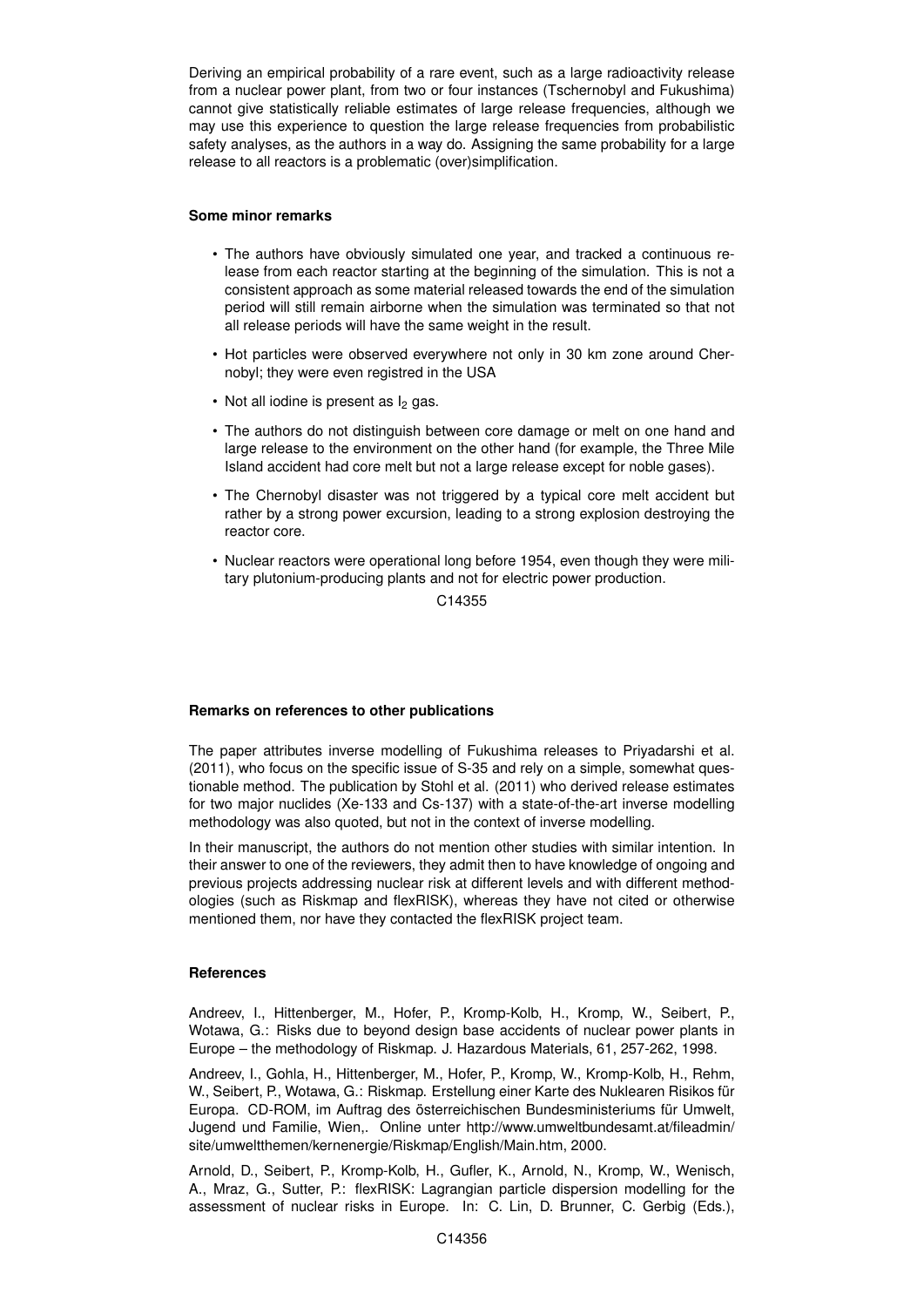Presentations and Posters - AGU Chapman Conference on Advances in Lagrangian Modeling of the Atmosphere, Grindelwald, Switzerland, OCT 9 - 14, 2011. http: //www.empa.ch/plugin/template/empa/\*/113644, 2011.

Arnold, D., K. Gufler, W. Kromp, H. Kromp-Kolb, G. Mraz, P. Seibert, S. Sholly , P. Sutter and A. Wenisch: flexRISK - Flexible Tools for Assessment of Nuclear Risk in Europe. In: Steyn, Douw G., Trini Castelli, Silvia (Eds.), Air Pollution Modeling and its Application XXI, Springer, Dordrecht, ISBN 978-94-007-1358-1, 737-740, 2012.

Butler, D. Reactors, residents and risk, Published online 21 April 2011. Nature, doi:10.1038/472400a, http://www.nature.com/news/2011/110421/full/472400a. html, 2011.

Baklanov, A. A. and Mahura, A. G., *Assessment of possible airborne impact from risk sites: methodology for probabilistic atmospheric studies*, Atmos. Chem. Phys., 4, 485- 495, doi:10.5194/acp-4-485-2004, 2004.

Baklanov A., Mahura A.: Atmospheric Transport Pathways, Vulnerability and Possible Accidental Consequences from Nuclear Risk Studies: Methodology for Probabilistic Atmospheric Studies. Danish Meteorological Institute Scientific Report, 01-09, ISBN: 87-7478-450-1, 43 p., 2001.

Flexrisk: Flexible tools for assessment of nuclear risk in Europe. Online http://flexrisk. boku.ac.at, 2010-2012.

Hofer, P., Seibert, P., Andreev, I., Gohla, H., Kromp-Kolb, H., Kromp, W.: Risks Due to Severe Accidents of Nuclear Power Plants in Europe – the Methodology of Riskmap. In: ESEE (Ed.): Transitions towards a sustainable Europe. Ecology - Economy - Policy. 3rd Biennial Conference of the European Society for Ecological Economics, 4-6 May 2000, Vienna. Online http://www.wu-wien.ac.at/project/esee2000/PapersPDF/C316.pdf

Landman, C. (2007): Source Term Treatment for Nuclear Accidents in RODOS PV6. Final Draft, Version 2.0, RODOS(RA2)-TN(04)-04.

C14357

Lelieveld, J., Kunkel, D., and Lawrence, M.ÂăG.: Global risk of radioactive fallout after nuclear reactor accidents, Atmos. Chem. Phys. Discuss., 11, 31207-31230, doi:10.5194/acpd-11-31207-2011, 2011.

Mahura, A. and Baklanov, A.: *A Probabilistic Analysis of Atmospheric Transport Patterns from Nuclear Risk Sites in Euro-Arctic Region*, Danish Meteorological Institute Scientific Report, 02-15, ISBN: 87-7478-469-2, 87 p., 2002.

NUREG: Code Manual for MACCS2: Volume 1, User's Guide, NUREG/CR-6613, 1997.

Priyadarshi, A., Dominguez, G., and Thiemens, M. H.: Evidence of neutron leakage at the Fukushima nuclear plant from measurements of radioactive 35S in California, P. Natl. Acad. Sci., 108, 14422-14425, 2011.

Seibert, P., Frank, A., Formayer, H., Wenisch, A., Mraz, G.: Entwicklung von Entscheidungskriterien betreffend die Beteiligung an UVP-Verfahren entsprechend der Espoo-Konvention. Bericht an das Bundesministerium für Land- und Fortswirtschaft, Umwelt und Wasserwirtschaft. Unpublished (classfied), 2004.

Seibert, P., D. Arnold, H. Kromp-Kolb, K. Gufler, N. Arnold, S. Sholly, W. Kromp, A. Wenisch, G. Mraz, A. Wallner, P. Sutter: Flexible Tools for Assessment of Nuclear Risk in Europe – Report 2010. Vienna Scientific Cluster Annual Reports. http://www.vsc.ac. at/fileadmin/user\_upload/vsc/reports/BOKU-p70079-Arnold-Report.pdf, 2010

Stohl, A., Seibert, P., Wotawa, G., Arnold, D., Burkhart, J. F., Eckhardt, S., Tapia, C., Vargas, A., and Yasunari, T. J.: Xenon-133 and caesium-137 releases into the atmosphere from the Fukushima Dai-ichi nuclear power plant: determination of the source term, atmospheric dispersion, and deposition, Atmos. Chem. Phys. Discuss., 11, 28319-28394, doi:10.5194/acpd-11-28319-2011, 2011.

SSK: Leitfaden für den Fachberater Strahlenschutz der Katastrophenschutzleitung bei kerntechnischen Notfällen. Berichte der Strahlenschutzkommission (SSK) des Bundesministeriums für Umwelt, Naturschutz und Reaktorsicherheit, Heft 37, Urban & Fis